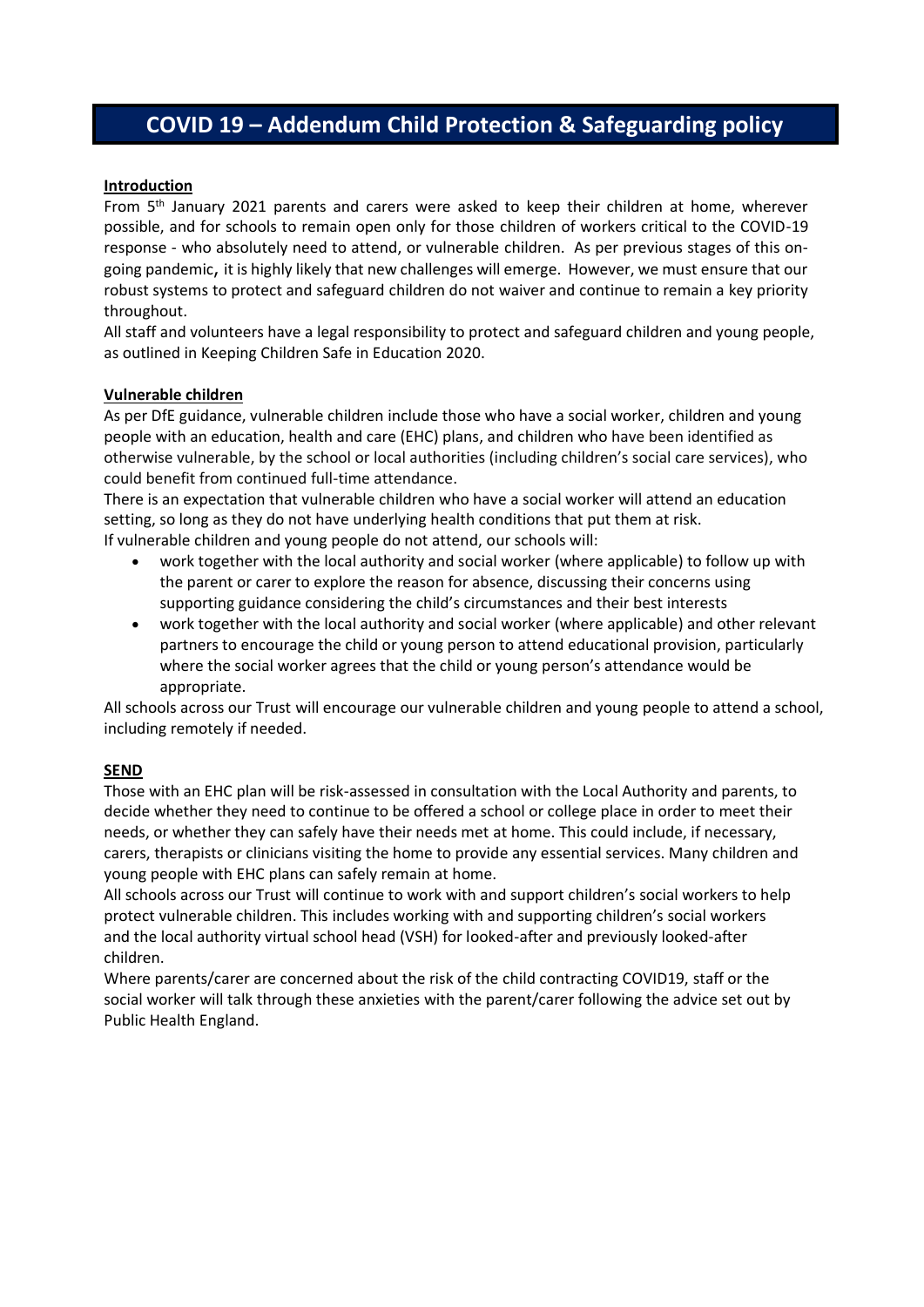# **Designated Safeguarding Leads (DSL)**

We will endeavour to ensure a DSL or deputy DSL will be on-site however, if this is not possible senior leaders will make alternative arrangements such as:

- the trained DSL (or deputy) being available via phone or online video for example working from home
- sharing trained DSLs (or deputies) with other schools across the Trust (who should be available to be contacted via phone or online video

Where a trained DSL (or deputy) is not on site, in addition to one of the above options, a senior leader should take responsibility for co-ordinating safeguarding on site.

All DSL, Deputy DSL and senior leaders **must** inform staff of their contact details, including email address and telephone numbers. Staff should be made aware of who is taking lead responsibility for safeguarding and child protection on a daily basis.

# **Class Bubbles**

The Designated Safeguarding Lead will ensure that all staff working in individual 'Class Bubbles' are made aware of their vulnerable pupils. Vulnerable children include those who have a social worker and those children and young people with education, health and care (EHC) plans, plus other pupils who may be being monitored internally due to welfare concerns. Details of the child's vulnerability will be shared on a 'needs to know' basis, in order for effective monitoring to occur. It is, vital that staff remain vigilant and report any issues or concerns without delay.

# **What to do if you have a concern?**

If staff become concerned that a child may be at risk or possible risk of significant harm, during telephone contact, remote learning or attendance at school, they **must** inform the Designated Safeguarding Lead (DSL) or Deputy Safeguarding Lead (Deputy DSL) immediately. It is recognised that during this period there may be time when the DSL or Deputy DSL are not on site but this should not prevent staff from taking swift and timely action. Arrangements are in place for staff to contact the DSL or Deputy DSL via telephone or email, but in the event of not receiving a response, staff must inform the on-site senior leader. In the rare event of none of the designated staff being available, then it becomes staff's responsibility to contact East Riding of Yorkshire Children's Safeguarding Hub team (tel no: 01482 395500) direct to seek advice, and possibly make a referral. Any action taken in these circumstances should be shared with the DSL or senior leader as soon as practically possible. All concerns relating to a child's health, safety and wellbeing must be accurately recorded on CPOMS, as per the existing safeguarding protocols.

# **When seeking advice or making a referral**

#### **Preparing to Discuss Concerns about a Child with Children's Social Care**

Try to sort out in your mind why you are worried, is it based on:

- What you have seen;
- What you have heard from others;
- What has been said to you directly.

# **Try to be as clear as you can about why you are worried and what you need to do next:**

- This is what I have done;
- What more do I need to do?
- Are there any other children in the family?
- Is the child in immediate danger?

#### **In the conversation that takes place the duty Social Worker will seek to clarify:**

- The nature of the concerns;
- How and why they have arisen;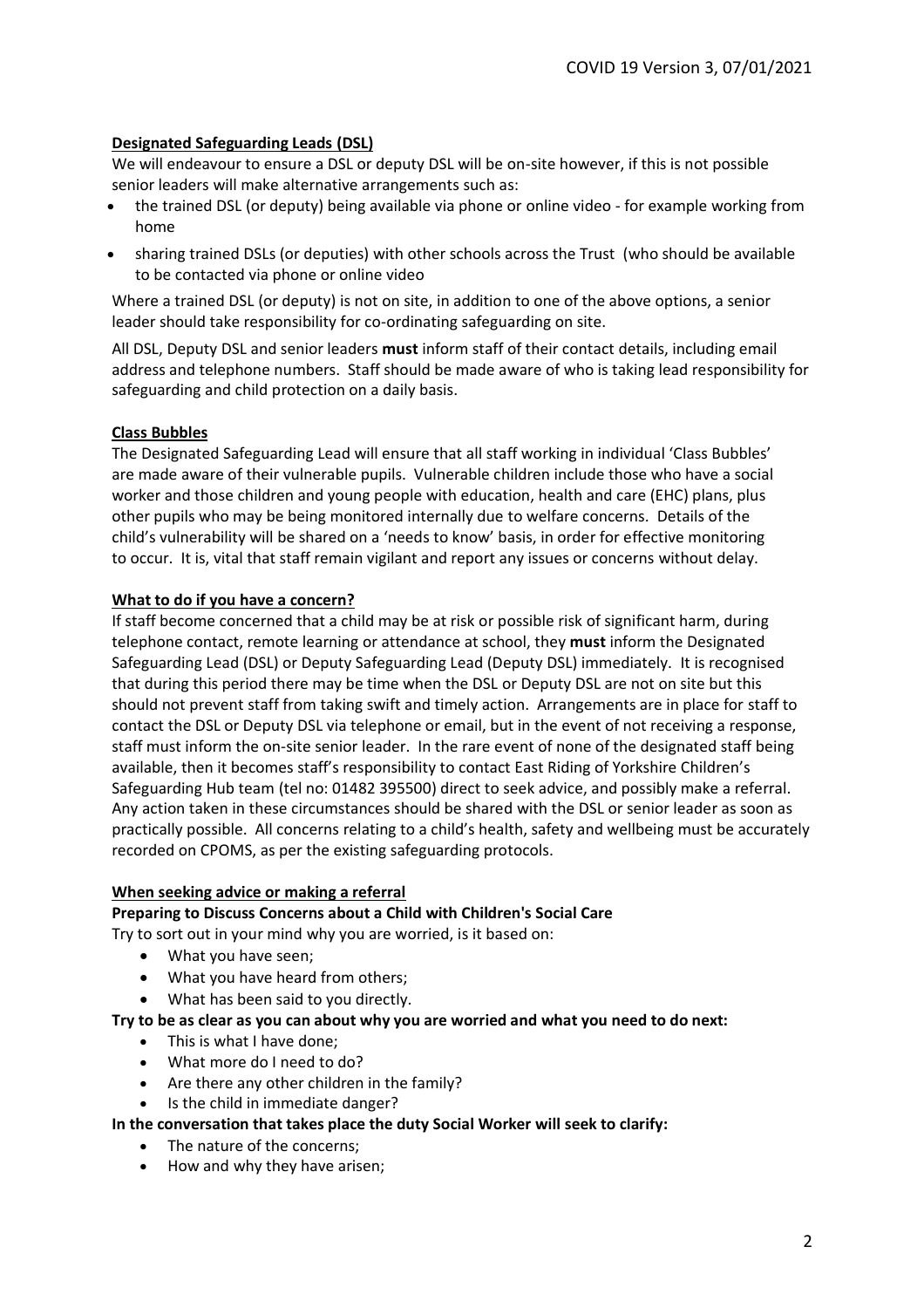- What appear to be the needs of the child and family; and
- What involvement they are having or have had with the child and / or family.

## **Questions Children's Social Care may ask at Initial Contact**

- Address and contact details of referrer;
- Has consent to make the referral been gained? Information regarding parents' knowledge and views on the referral;
- Where consent has been sought but refused and child protection concerns persist you will be asked what informed your decision making;
- Where consent has not been sought to make a referral, you will be asked to explain what informed your decision making;
- Full names, dates of birth and gender of children;
- Family address and, where relevant, school/nursery attended;
- Previous addresses;
- Identity of those with **Parental Responsibility**;

It is extremely important that you record all information onto CPOMS, including your concerns, the name of the contact at the ERY Safeguarding Children's Hub, plus the date, time, and agreed actions by both parties.

## **Attendance**

If any identified vulnerable children offered a place during the crisis does not attend, then the school should follow up their absence with the parent/carers. The school must inform the allocated social worker if the child has not attended or has discontinued to attend.

It may be necessary for the school and social worker to agree a supportive strategy to help either engage or re-engage the family into their child attending school.

All other systems currently in operation, for recording daily attendance, should continue throughout these exceptional times.

If schools are unable to make contact with families, and all available avenues have been exhausted (telephone calls, home visits, checks with known sibling schools and emergency contact numbers etc), schools should refer the matter to the Local Authority Education Welfare Service, as per the locally agreed protocols for Children Missing in Education.

As vulnerable children are still expected to attend school full time, they **should not** be marked as **Code X** if they are not in school (except if they are shielding, self-isolating or quarantining). If the parent of a vulnerable child wishes their child to be absent, the parent should let the school know and the absence recorded as **Code C** (leave of absence authorised by the school) unless another authorised absence code is more applicable.

#### **Safe learning environment**

It is extremely important that we maintain a safe learning environment for children attending school, especially as there will undoubtedly be a mixture of different age groups, vulnerabilities and need. Therefore, we must ensure that thorough risk assessments are completed for areas in use, plus emergency evacuation/lockdown procedures are well known to all staff and pupils. If schools are receiving assistance from new volunteers, then they **must** still be vetted accordingly and complete an induction process. As a minimum, volunteers **must** receive a copy of the child protection, interim child protection policy, staff code of conduct, Keeping Children Safe in Education (Part 1), the E-Safety/Acceptable User policy and Health & Safety policy. For any new staff starters joining the school during this period, all the safer recruitment procedures **must** still be followed, and mandatory checks undertaken, as per Keeping Children Safe in Education Part 3. In addition, all new entries must receive a comprehensive induction, as per the Trust's agreed Induction policy.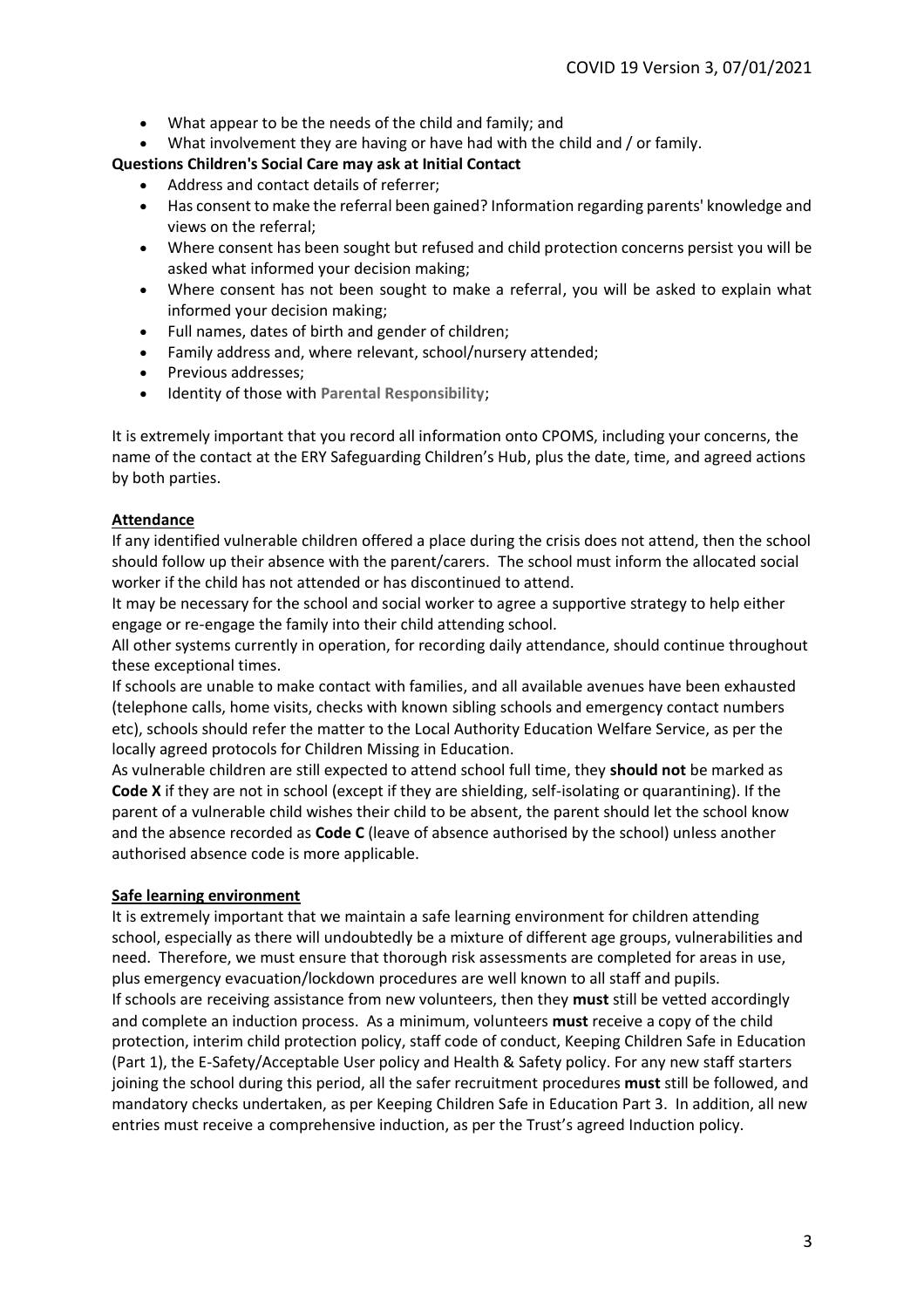# **First Aid arrangements**

All schools must use their best endeavours and ensure that a Paediatric First Aid (PFA) trained member of staff on-site. If this is not possible, then advice needs to be sought from either the CEO or a senior member of central team to determine the best course of action, which may include, schools running with a first aider on-site instead of a paediatric one, for a limited number of days. The schools PFA arrangements will be outlined in individual school's risk assessments, as per DfE Planning guide for early years and childcare settings, May 2020.

# **Staffing Ratios**

Where possible it is desirable to ensure that 2 members of staff are supervising each group of pupils within classrooms. If this is not possible, then a minimum of one member of staff will be allocated to each group. Should this need emerge, then schools will need to ensure that sufficient provision is in place to support with any injury, accident, behaviour/emotional distress or if a child develops symptoms of the virus and needs isolating.

## **What to do if you have concerns about another member of staff/volunteer, or unsafe safeguarding practice within your school?**

Current working conditions are very different to the norm, and daily school life is not simple. It is, therefore, important that during these challenging times public trust and confidence continues to be upheld and all actions taken are in the best interest of children and young people. However, if staff have any concerns about another member of staff/volunteer's conduct or behaviour towards a child or children, or they are worried about unsafe practice, this must be reported to either the DSL, Deputy DSL or Senior Leader. If staff do not feel comfortable using internal reporting systems then they must contact the Trust's Safeguarding Lead or Local Authority Designated Officer, Tony Marsh (LADO tel: 07813 007237 ), or alternatively the NSPCC Whistle Blowing helpline tel: 0800 028 0285 or email: [help@nspcc.org.uk](mailto:help@nspcc.org.uk)

#### **Never rely on anyone else to make a report.**

#### **Remote Learning**

It is extremely important that the school's internet continues to be monitored regularly and that filtering systems are robust, in order to protect children whilst on-site. Any device loaned by the school, or donated to the school to support remote learning, must thoroughly checked and reset to the manufacturers setting before being issued to any pupil.

If you become aware of an e-safety concern, please seek immediate assistance from the school's IT technician/provider or alternatively from the DSL and/or Senior Leader. Senior leaders should have the contact details for their IT provider, in the event of the usual personnel being unavailable. For pupils who are accessing remote learning, there needs to be a clear mechanism in place for pupils to report back to the school if there are any concerns. Therefore, if you are setting activities for pupils to complete online then please ensure you include any internal reporting system, plus details of other national organisations where they can seek support (eg Childline, CEOP, UK Safer Internet Centre).

It is important that all staff who interact with children, including online, continue to look out for signs a child may be at risk. Any such concerns should be dealt with as per the Child Protection Policy and where appropriate referrals should still be made to children's social care and as required, the police.

Each school will have procedures in place to check that vulnerable children are able to access remote learning, support with access (as far as possible), and regularly check pupils are doing so. Furthermore, our schools will work collaboratively with families, putting in place reasonable adjustments as necessary, so that pupils with SEND can successfully access remote education alongside their peers.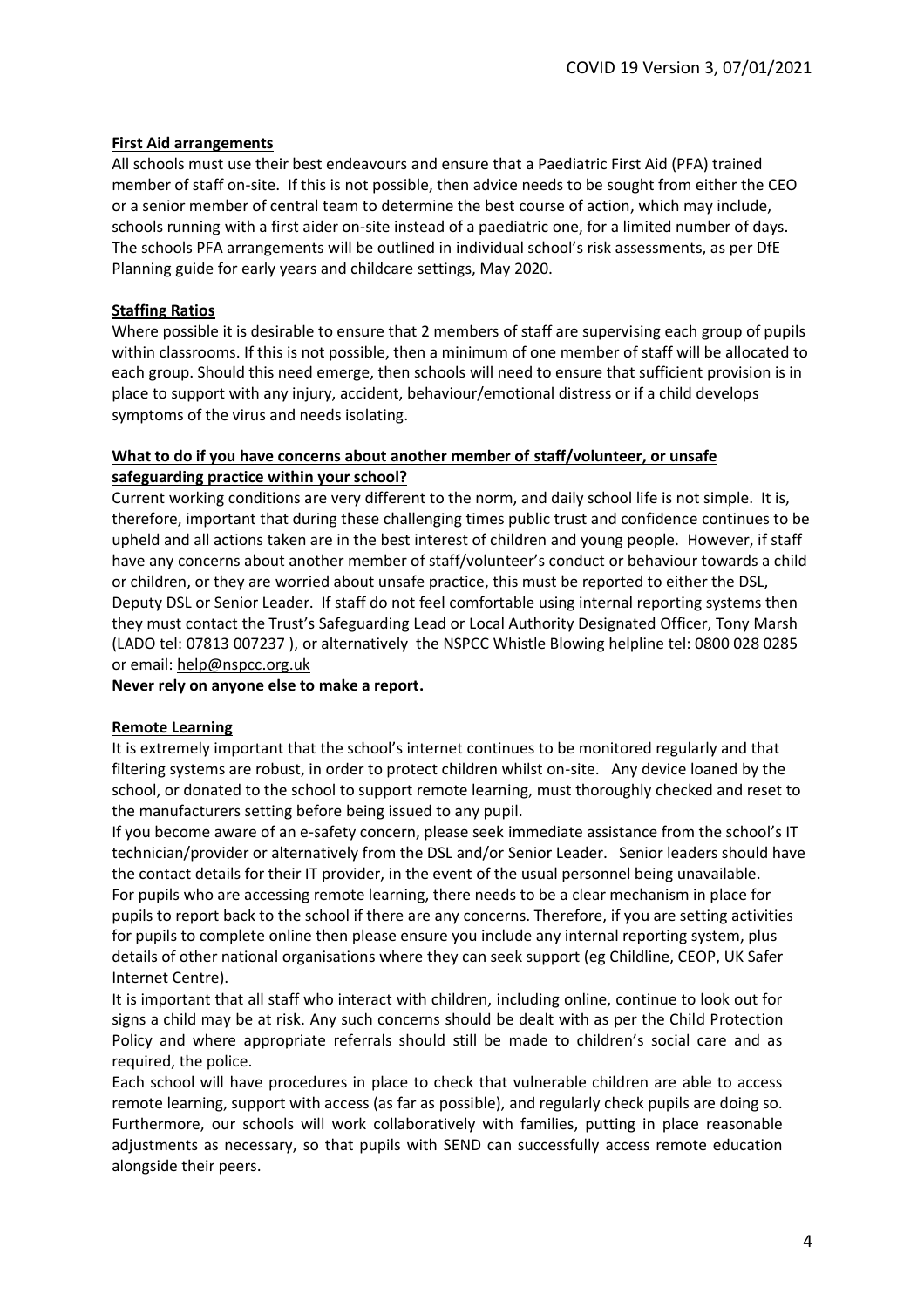The existing E-Safety and Acceptable User policy and Staff Code of Conduct is still very much applicable during this period, plus staff are reminded to follow the Trust's Remote Learning Policy.

## **Peer on peer abuse**

As the majority of schools are operating on a much small basis, staff supervision will be greater. However, staff must remain vigilant to any signs of peer on peer abuse, especially if younger children are engaging with the older population throughout the day. If staff have concerns that any child is being targeted by another young people, they must report this without delay to the DSL, Deputy DSL or Senior Leader, and if necessary, seek advice from Children's Social Care and/or the police.

# **Mental Health**

Pupils and staff mental wellbeing may have been severely affected during to the Coronavirus outbreak due to various reasons.

In times of uncertainty, it is vital that we support, encourage and guide one another, plus look out and care for everyone in our school community.

Each school has dedicated staff to support children, and staff, if they needed.

As children and staff return to our settings, it is important that they are provided the opportunity to talk openly about how they feel, or are feeling as we adjust, plus offer strategies of how manage any worries or anxieties.

The Department for Education (DfE) have suggested additional ways of how we can support mental wellbeing, which include:

- opportunities for children to talk about their experiences
- opportunities for one-to-one conversations with trusted adults where this may be supportive
- some re-focused lessons on relevant topics, for example, mental wellbeing or staying safe
- pastoral activity, such as positive opportunities to renew and develop friendships and peer groups
- other enriching developmental activities

If staff have concerns for the wellbeing of any child, they must inform either the school Emotional Wellbeing Officer, or Designated Safeguarding Lead, if they believe that the child is a significant risk.

#### **Monitoring and review**

It is highly likely that these interim procedures will evolve over the coming weeks and months, as new guidance is issued by the DfE and Local Authority. Your designated staff and leaders will update you, as and when needed.

#### **Other related policies**

This addendum replaces the previous interim COVID 19 Child Protection policy issued in June 2020. The addendum policy must be used and read in conjunction with policies such as: Anti-Bullying, COVID 19 Behaviour, Bereavement, Health and Safety, Intimate Care, Physical Intervention, Special Educational Needs, plus any associated risk assessments.